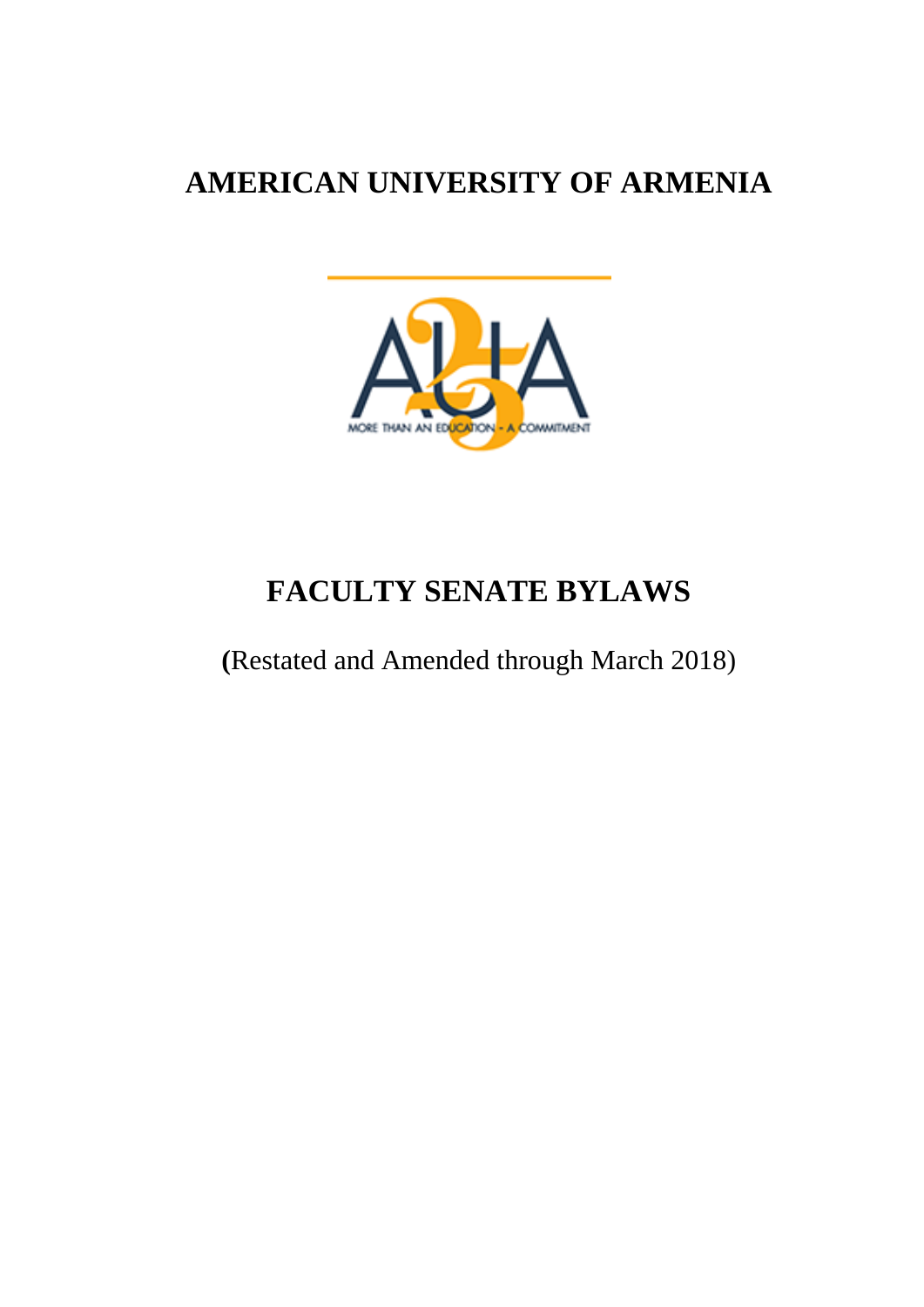# **Table of Content**

| 1. |        |          |  |
|----|--------|----------|--|
| 2. |        |          |  |
|    | 2.1.   |          |  |
|    | 2.2.   |          |  |
|    | 2.3.   |          |  |
| 3. |        |          |  |
|    | 3.1.   |          |  |
|    | 3.2.   |          |  |
|    | 3.3.   |          |  |
|    | 3.4.   |          |  |
| 4. |        |          |  |
|    | 4.1.   |          |  |
|    | 4.1.1. |          |  |
|    | 4.1.2. |          |  |
|    | 4.1.3. |          |  |
|    | 4.1.4. |          |  |
|    | 4.1.5. |          |  |
|    | 4.2.   |          |  |
|    | 4.2.1. |          |  |
|    | 4.2.2. |          |  |
|    | 4.2.3. |          |  |
|    | 4.2.4. |          |  |
|    | 4.2.5. |          |  |
|    |        | 4.2.5.1. |  |
|    | 4.2.6. |          |  |
|    | 4.3.   |          |  |
| 5. |        |          |  |
|    | 5.1.   |          |  |
|    | 5.2.   |          |  |
|    | 5.2.1. |          |  |
|    | 5.2.2. |          |  |
|    | 5.3.   |          |  |
|    | 5.4.   |          |  |
|    | 5.5.   |          |  |
| 6. | 6.1.   |          |  |
|    | 6.1.1. |          |  |
|    | 6.1.2. |          |  |
|    | 6.1.3. |          |  |
|    | 6.1.4. |          |  |
|    | 6.2.   |          |  |
|    | 6.2.1. |          |  |
|    | 6.2.2. |          |  |
|    | 6.3.   |          |  |
|    |        |          |  |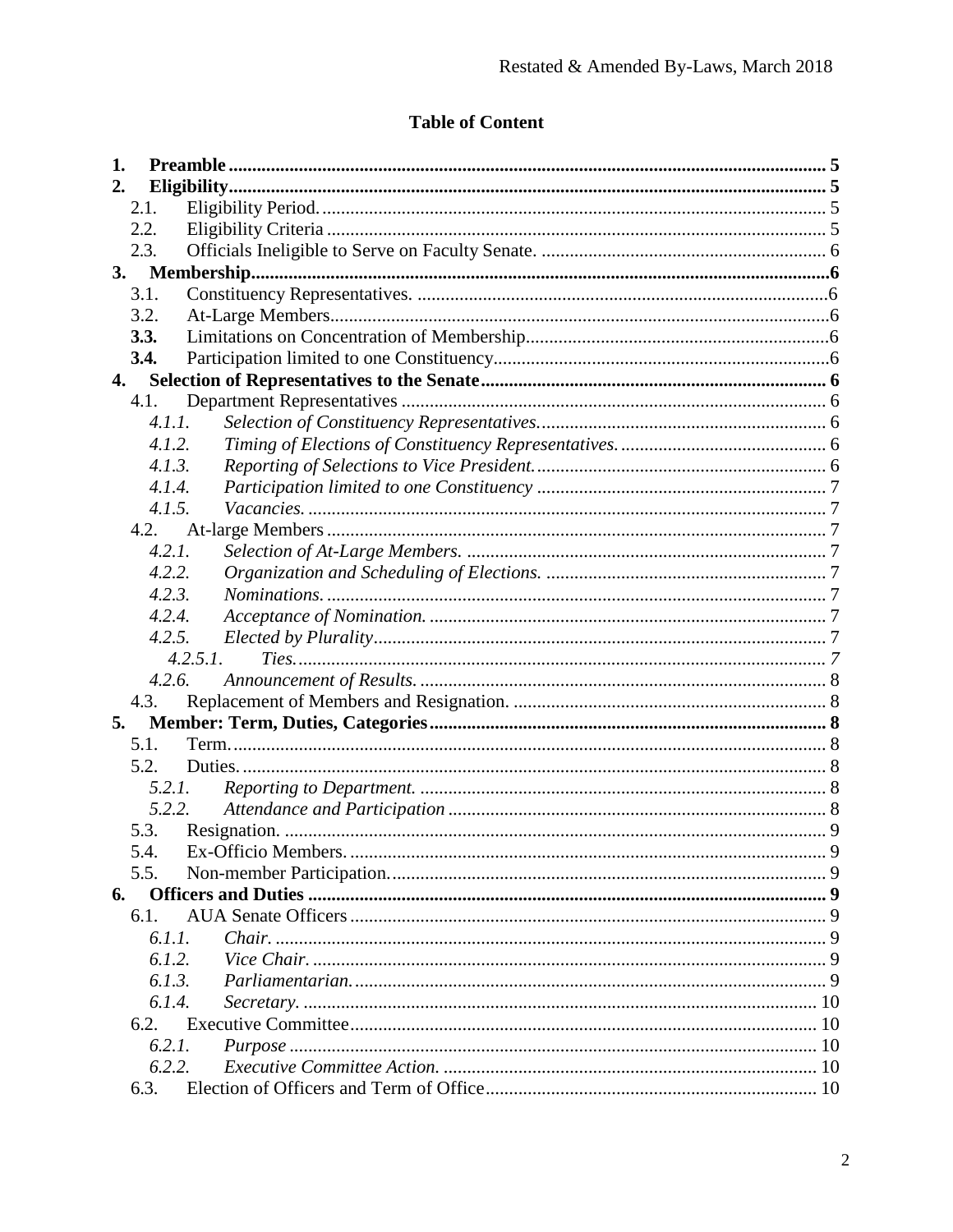| 6.3.1.  |                                                                                |  |
|---------|--------------------------------------------------------------------------------|--|
| 6.3.2.  |                                                                                |  |
| 6.4.    |                                                                                |  |
| 6.4.1.  |                                                                                |  |
| 6.4.2.  |                                                                                |  |
| 7.      |                                                                                |  |
| 7.1.    |                                                                                |  |
| 7.1.1.  |                                                                                |  |
| 7.1.2.  |                                                                                |  |
| 7.1.3.  |                                                                                |  |
| 7.1.4.  |                                                                                |  |
| 7.2.    |                                                                                |  |
| 7.2.1.  |                                                                                |  |
| 7.2.2.  |                                                                                |  |
| 7.2.3.  |                                                                                |  |
| 7.2.4.  |                                                                                |  |
| 7.2.5.  |                                                                                |  |
| 7.3.    |                                                                                |  |
| 7.3.1.  |                                                                                |  |
| 7.3.2.  |                                                                                |  |
| 8.      |                                                                                |  |
| 8.1.    |                                                                                |  |
| 8.2.    |                                                                                |  |
| 8.3.    |                                                                                |  |
| 8.4.    |                                                                                |  |
| 8.5.    |                                                                                |  |
| 8.6.    |                                                                                |  |
| 8.7.    |                                                                                |  |
| 9.      |                                                                                |  |
| 9.1.    |                                                                                |  |
| 9.2.    |                                                                                |  |
| 9.3.    |                                                                                |  |
|         |                                                                                |  |
| 10.1.   |                                                                                |  |
| 10.1.1. |                                                                                |  |
| 10.1.2. |                                                                                |  |
| 10.2.   |                                                                                |  |
| 10.2.1. |                                                                                |  |
| 10.2.2. |                                                                                |  |
| 10.2.3. |                                                                                |  |
|         | 15. Standing Committees and Other Groups Subordinate to the Faculty Senate  15 |  |
| 11.1.   |                                                                                |  |
| 11.1.1. |                                                                                |  |
|         | 11.1.1.1.                                                                      |  |
| 11.1.2. |                                                                                |  |
| 11.2.   |                                                                                |  |
|         |                                                                                |  |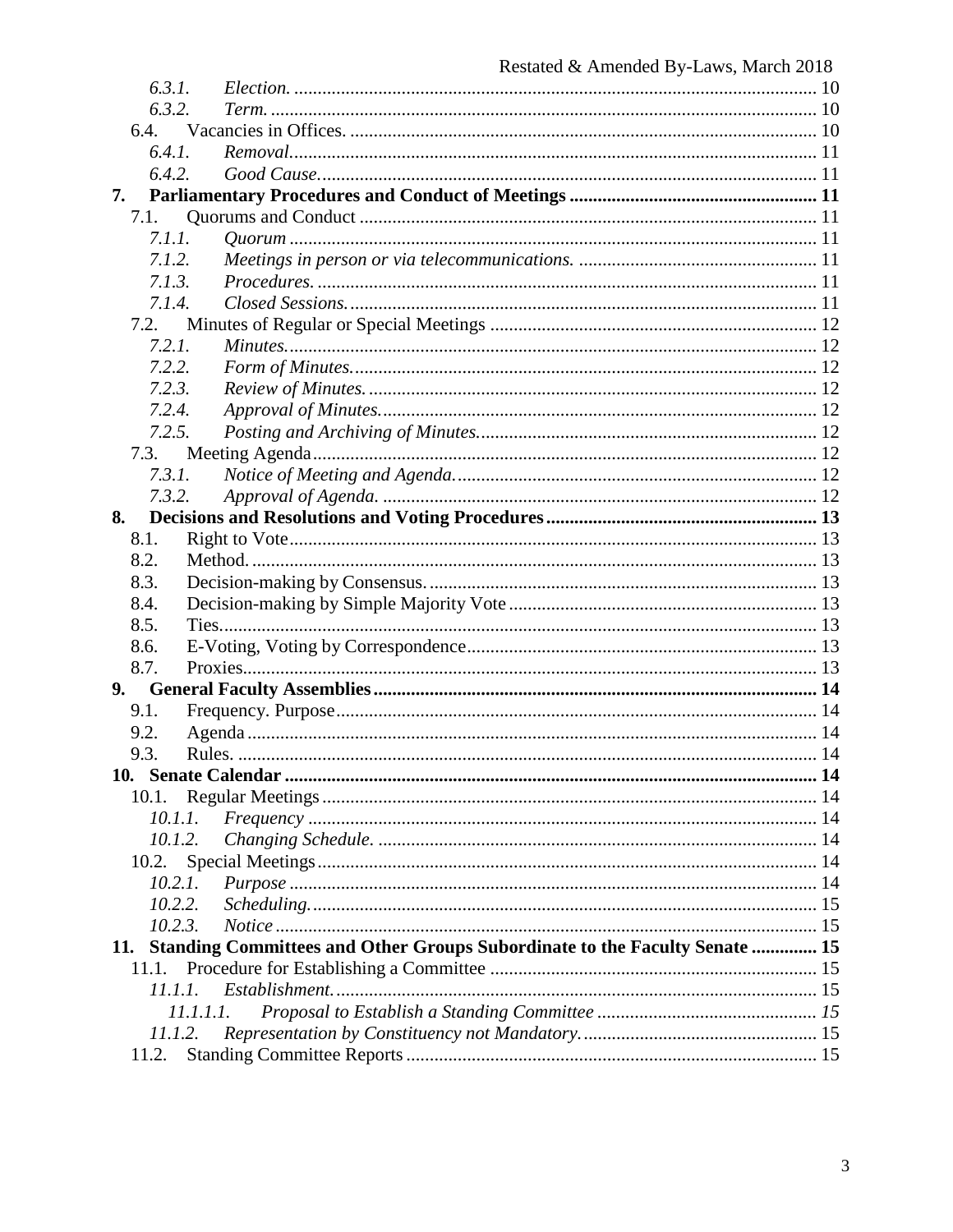| 11.3. |  |
|-------|--|
| 11.4. |  |
| 11.5. |  |
|       |  |
|       |  |
|       |  |
|       |  |
|       |  |
|       |  |
| 12.1. |  |
|       |  |
|       |  |
| 13.1. |  |
| 13.2. |  |
| 13.3. |  |
| 13.4. |  |
| 13.5. |  |
|       |  |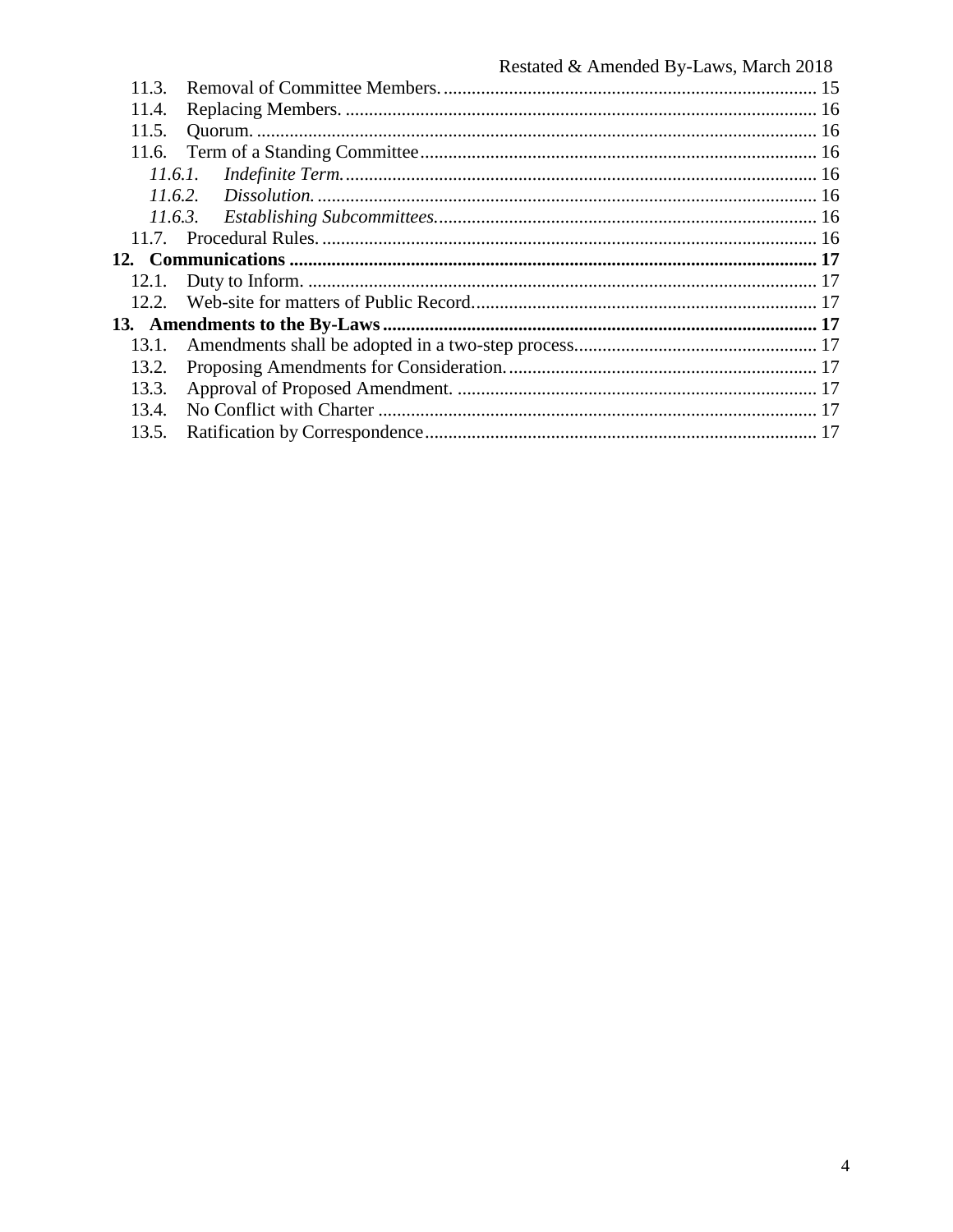#### <span id="page-4-0"></span>**1. Preamble**

The Faculty Senate of the American University of Armenia is an elected deliberative body whose primary purpose is to represent the AUA faculty to the University administration, to the Board of Trustees and to other parties as may be appropriate or necessary.

The Faculty Senate Charter was approved by the Board of Trustees March 12, 2004 and states that the Faculty Senate shall be a representative body of all AUA faculty holding the ranks of Professor or Lecturer, including those faculty with Adjunct or Visiting status.

## *Charter*

*The Faculty Senate is vested with broad responsibility for deliberating and advising on University policies. The Faculty Senate is authorized to recommend to the President policies pertaining to courses, curriculum, and degree requirements, while the Board of Trustees retains final authority over the establishment of new degree programs. The Faculty Senate is further authorized to recommend to the President policies pertaining to student admissions and conduct and to advise on criteria for faculty appointments, standards of conduct, and welfare.*

*The Faculty Senate shall organize itself, choose its officers and its mode of deliberation, and select its method of voting in such manner as it may determine, in accordance with these By-Laws.*

*The Faculty Senate shall call a general assembly of the entire AUA faculty at least once each academic year and preferably once each semester. All AUA faculty shall be invited to participate in such general assemblies and to actively participate in the deliberation of matters that are on the agenda of the general assembly.*

(Headings are for convenience only and shall not affect the interpretation of these By-Laws).

## <span id="page-4-1"></span>**2. Eligibility**

#### <span id="page-4-2"></span>2.1. Eligibility Period.

Eligibility to serve as a member of the Faculty Senate shall be determined anew for each faculty member each academic year. Eligibility criteria must be met during the faculty member's proposed year of service in the Faculty Senate.

#### <span id="page-4-3"></span>2.2. Eligibility Criteria.

To be eligible for membership in the Faculty Senate, a faculty member must (a) teach for at least one academic term in a degree awarding program, and (b) either be a full-time member of the faculty who is on campus during the entire academic year or be an adjunct or visiting faculty member who is in residence in Armenia during the full academic year.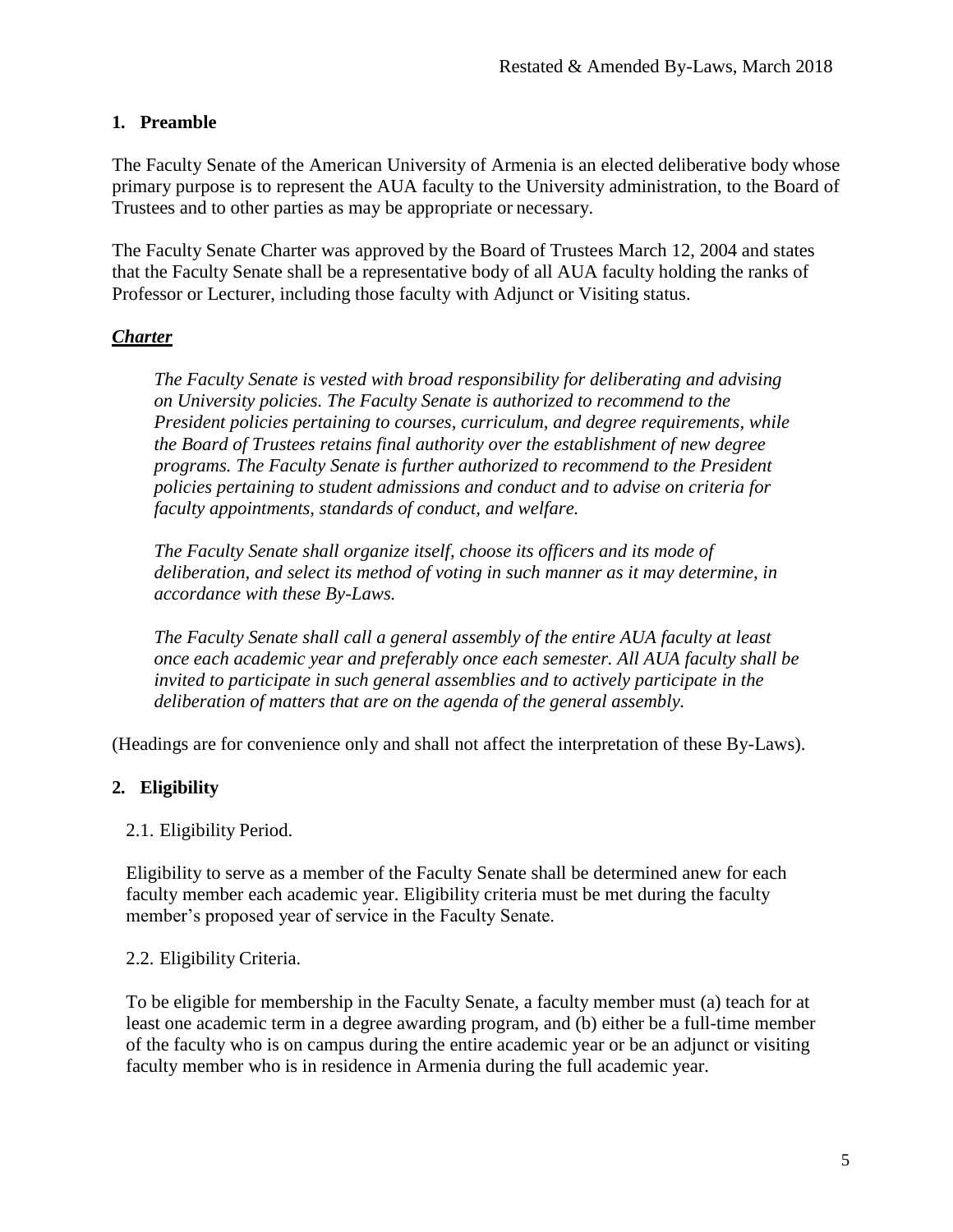<span id="page-5-0"></span>2.3. Officials Ineligible to Serve on Faculty Senate.

The President of the University, those holding the title of Vice President, and those holding the title of Provost, are not eligible for membership in the Faculty Senate.

## **3. Membership**

3.1. Constituency Representatives.

Each degree-awarding academic program and Acopian Center for the Environment ("ACE") shall be afforded one Faculty Senate representative to be selected by program faculty or ACE Director (where applicable). Each college shall be afforded one additional Faculty Senate representative to be selected by college faculty.

3.2. At-Large Members.

In addition to these members, two at-large members shall be elected to the Faculty Senate. These two at-large members shall be selected from among faculty who meet the eligibility requirements for membership on the Faculty Senate. These two at-large members shall be elected by all members of the faculty who are eligible for membership on the Faculty Senate. No more than one member of a single college may serve concurrently as an atlarge member.

3.3. Participation limited to one Constituency.

Faculty with appointments in more than one college, department, or school may be candidates in and be elected to represent only one such unit.

#### <span id="page-5-1"></span>**4. Selection of Representatives to the Senate**

<span id="page-5-2"></span>4.1. Department Representatives

#### <span id="page-5-3"></span>*4.1.1. Selection of Constituency Representatives.*

If the number of eligible faculty in a Department exceeds the number of Faculty Senate members to which it is entitled, then the eligible faculty of such unit shall organize a selection process.

#### <span id="page-5-4"></span>*4.1.2. Timing of Elections of Constituency Representatives.*

Within 2 weeks after the start of the first semester of the academic year, each academic program shall organize a selection process for its Constituency Representatives.

#### <span id="page-5-5"></span>*4.1.3. Reporting of Selections to Vice President.*

This selection process may be completed by a vote or by consensus of all eligible faculty within the Department. The Dean or head of the Department shall submit a written notice of the results of the selection process to the Vice President for recordation.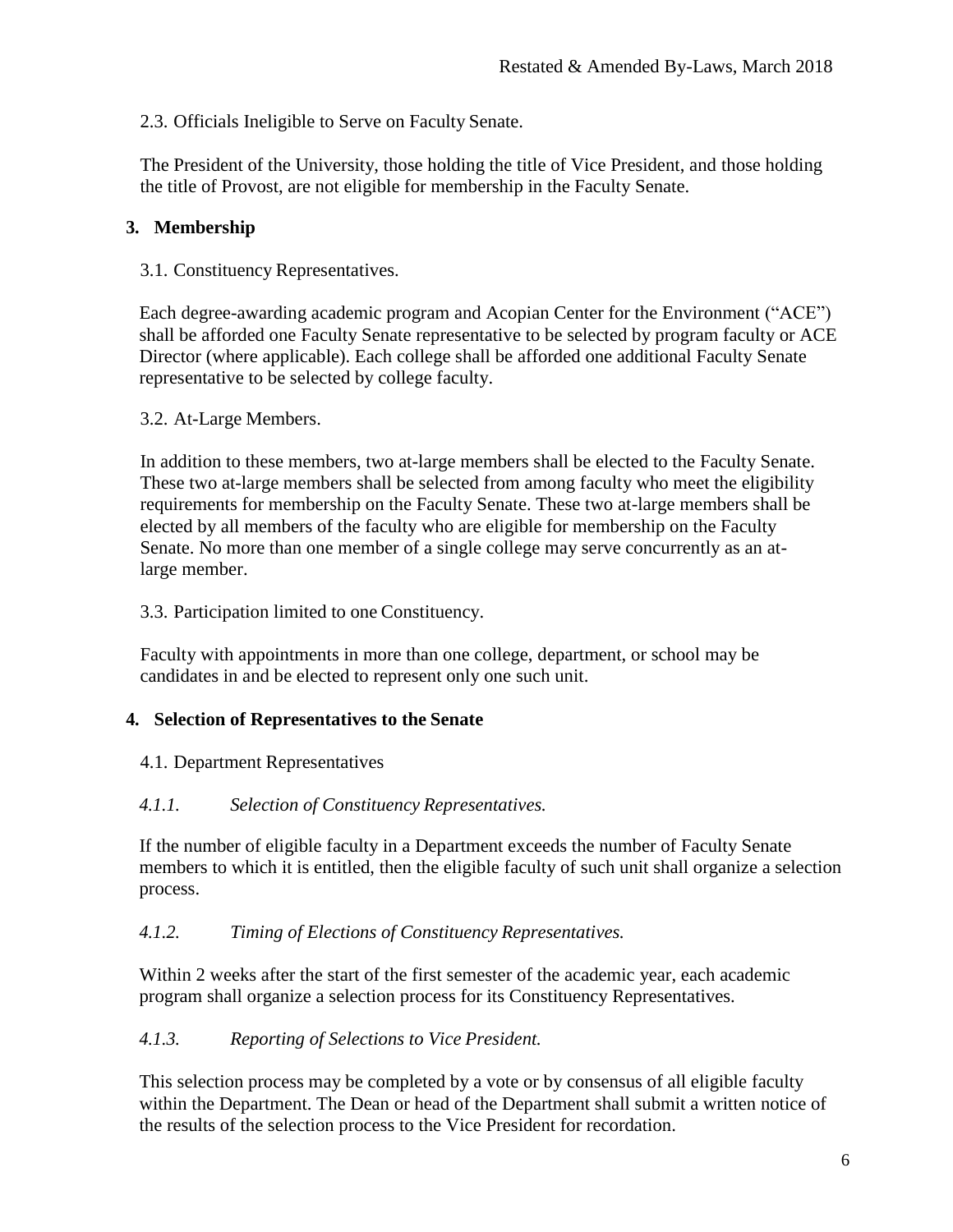## <span id="page-6-0"></span>*4.1.4. Participation limited to one Constituency.*

Faculty with appointments in more than one Department may participate in the selection of representatives in only one such unit.

## <span id="page-6-1"></span>*4.1.5. Vacancies.*

If an academic program fails to fill the seats allocated to it, the vacant seat(s) shall be filled by the relevant College to form the Faculty Senate.

## <span id="page-6-2"></span>4.2. At-large Members

## <span id="page-6-3"></span>*4.2.1. Selection of At-Large Members.*

Within two weeks after the selection of constituency representatives to the Faculty Senate, eligible faculty shall nominate at-large members to the Faculty Senate from among those eligible faculty who have not already been selected.

## <span id="page-6-4"></span>*4.2.2. Organization and Scheduling of Elections.*

The Election Organizer shall be the Chair of the Senate The Election Organizer shall coordinate elections and announce the results of the elections. In the event the Chair is unable to perform this responsibility, the Election Organizer shall be the Vice Chair, or in his/her inability to serve, the Vice President of the University. The entire election process should be completed within two weeks.

## <span id="page-6-5"></span>*4.2.3. Nominations.*

Nominations for at-large members may be sent in writing or via e-mail to the Election Organizer. Because nominations can only be accepted from eligible faculty, the nominations may not be anonymous.

## <span id="page-6-6"></span>*4.2.4. Acceptance of Nomination.*

Following the nomination period, those nominated shall indicate in writing or via e-mail to the Election Organizer their willingness to stand for election and, if elected, to serve on the Faculty Senate.

# <span id="page-6-7"></span>*4.2.5. Elected by Plurality.*

The two candidates who receive the most votes each shall be elected to the two at-large seats on the Senate.

## <span id="page-6-8"></span>*4.2.5.1. Ties.*

In the event that three or more candidates are tied as the top vote recipients in the first round, a second round of voting will be held to choose from among the group of tied candidates. In the case that a tie exists among candidates for the second at-large representative, the candidate with the most votes is elected to one at-large seat and a runoff shall be held for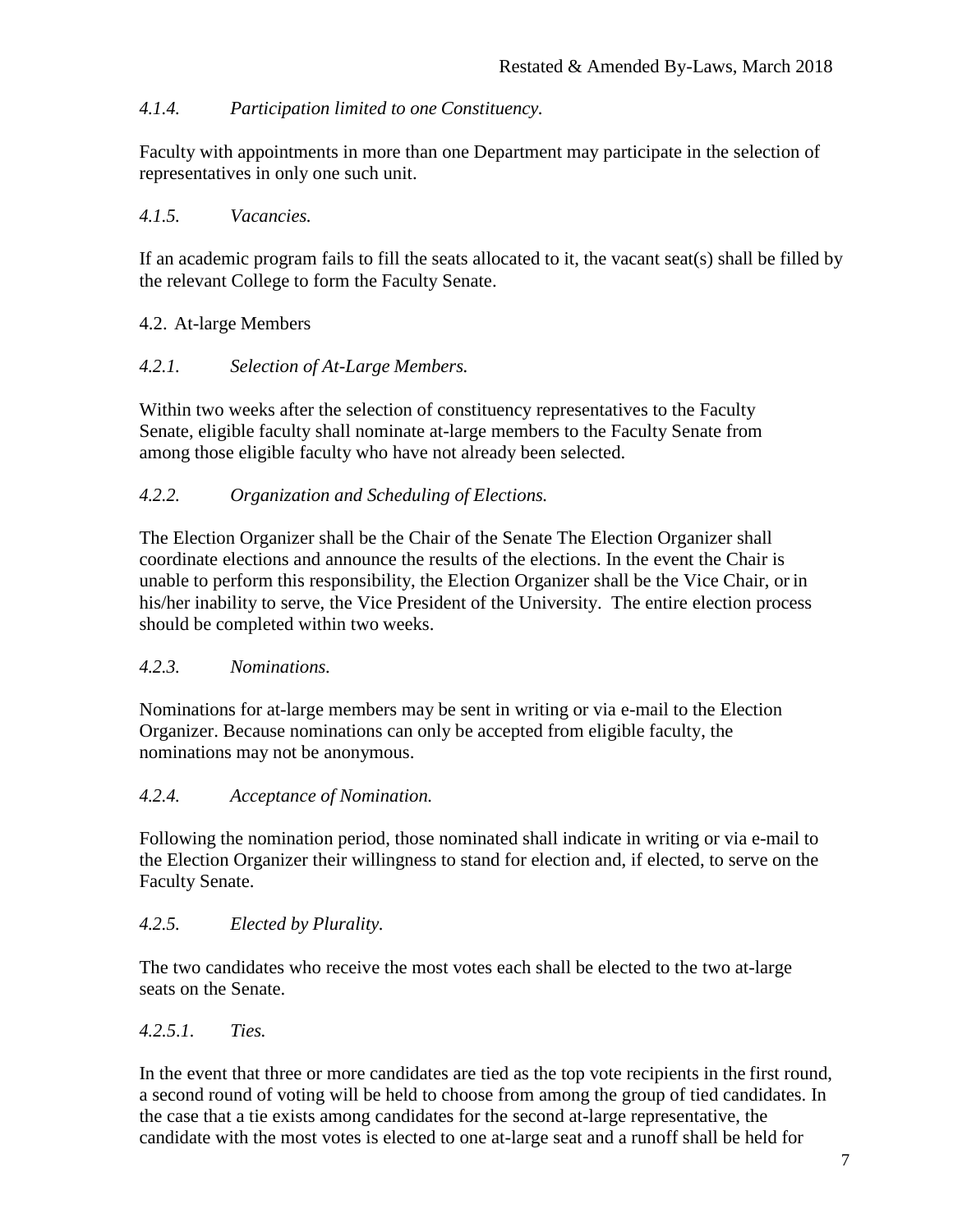Restated & Amended By-Laws, March 2018 candidates tied in vote tally for the second at-large seat. In the event that the runoff voting results in a tie, the choice of at-large representatives from among the candidates tied for the highest number of votes shall be determined by drawing lots, resulting in a randomized selection process for this seat.

## <span id="page-7-0"></span>*4.2.6. Announcement of Results.*

The results and the tally of votes of the at-large elections shall be published on the Faculty Senate web site and made available to eligible AUA faculty.

## <span id="page-7-1"></span>4.3. Resignation and Replacement of Members.

When a Faculty Senate seat becomes vacant after its formation, the academic program entitled to representation through the vacated seat shall have the right to select/elect a replacement within two weeks of the vacancy. If the academic program fails to fill the vacant position, it shall give notice to the relevant College dean no later than within 15 calendar days after the sit becomes vacant. The relevant College shall select/elect a replacement within 1 week after the dean gets notified.

If the vacancy is for at-large representative, then the Election Organizer shall organize a new election to fill that position.

## <span id="page-7-2"></span>**5. Member: Term, Duties, Categories**

## <span id="page-7-3"></span>5.1. Term.

Members of the Faculty Senate serve until the election of the next Faculty Senate.

## <span id="page-7-4"></span>5.2. Duties.

Members of the Faculty Senate shall serve as the voice of the faculty and act in the best interests of the University. Members shall not be selected/elected to serve as the voice of the academic program to which they belong.

Members shall get familiarized or be familiar with these By-Laws starting from their appointment by the relevant authority and before the first meeting of the FS committee in the beginning of each academic year.

## <span id="page-7-5"></span>*5.2.1.Reporting to Department.*

Faculty Senate members from each Department shall inform their Departmental constituent faculty about the activities of the Faculty Senate and shall notify them when a meeting of the Faculty Senate is scheduled.

## <span id="page-7-6"></span>*5.2.2.Attendance and Participation.*

Faculty Senate members shall attend meetings regularly. In case of absence the Faculty Senate members shall notify the Chair of any absence in advance. Faculty Senate members shall be willing and able to serve on committees and subordinate bodies of the Faculty Senate. The Faculty Senate Executive Committee shall have the right to replace a Faculty Senate member in the event that the latter fails to attend two consecutive Faculty Senate meetings in one academic semester.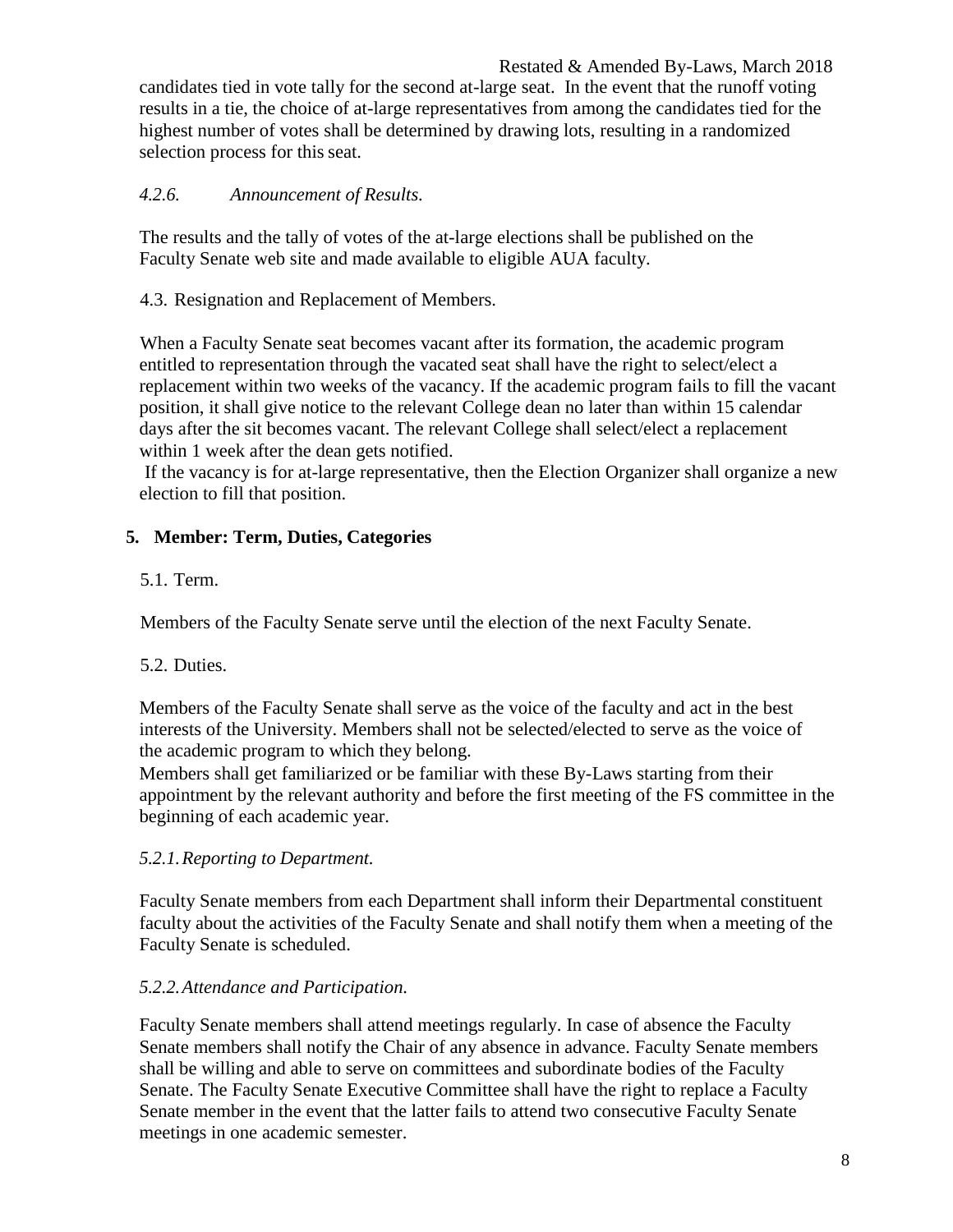If the Faculty Senate member is deemed to be replaced, a replacement shall be selected in accordance with the procedures set forth above.

<span id="page-8-0"></span>5.3. Resignation.

A member who wishes to resign from the Faculty Senate must formally notify the Chair in writing. The Chair must make the written notification available to all members of the Faculty Senate not later than the next scheduled meeting of the Faculty Senate. All such written communications shall become part of the permanent record of the Faculty Senate.

<span id="page-8-1"></span>5.4. Ex-Officio Members.

The Faculty Senate invites participation from the following ex-officio members: the President of the University, those holding the title of Vice President, and those holding the title of Provost. Ex-officio members shall not be entitled to vote.

<span id="page-8-2"></span>5.5. Non-member Participation.

Any member of the AUA community may attend Faculty Senate meetings. These attendees are entitled to speak at the meeting upon recognition by the Chair and are to be afforded the same opportunity to propose items for the agenda of the Faculty Senate to the Faculty Senate Executive Committee.

## <span id="page-8-3"></span>**6. Officers and Duties**

## <span id="page-8-4"></span>6.1. AUA Senate Officers

## <span id="page-8-5"></span>*6.1.1. Chair.*

The Chair of the Faculty Senate shall preside over all meetings of the Faculty Senate, convene regular and special meetings of the Faculty Senate, announce the time and location of those meetings and to give reasonable notice thereof to the AUA community; preside at meetings of the Faculty Assembly; and represent the Faculty Senate with respect to any matter within the jurisdiction of the Faculty Senate or as requested by the Board of Trustees or President.

## <span id="page-8-6"></span>*6.1.2. Vice Chair.*

The Vice Chair of the Faculty Senate shall assume the duties of the Chair whenever the Chair is unable to serve.

## <span id="page-8-7"></span>*6.1.3. Parliamentarian.*

The Parliamentarian of the Faculty Senate shall rule on points of order with respect to the conduct of meetings. The Parliamentarian shall monitor the activities of the Faculty Senate to ensure that its activities are conducted in accordance with the Faculty Senate By-Laws, advise members of the Faculty Senate whenever the conduct or proposed conduct of the Faculty Senate appears to be at variance with its By-Laws; and offer guidance to the Faculty Senate to ensure that it is aware of the relevant procedural guidelines that are expressed in Robert's Rules of Order.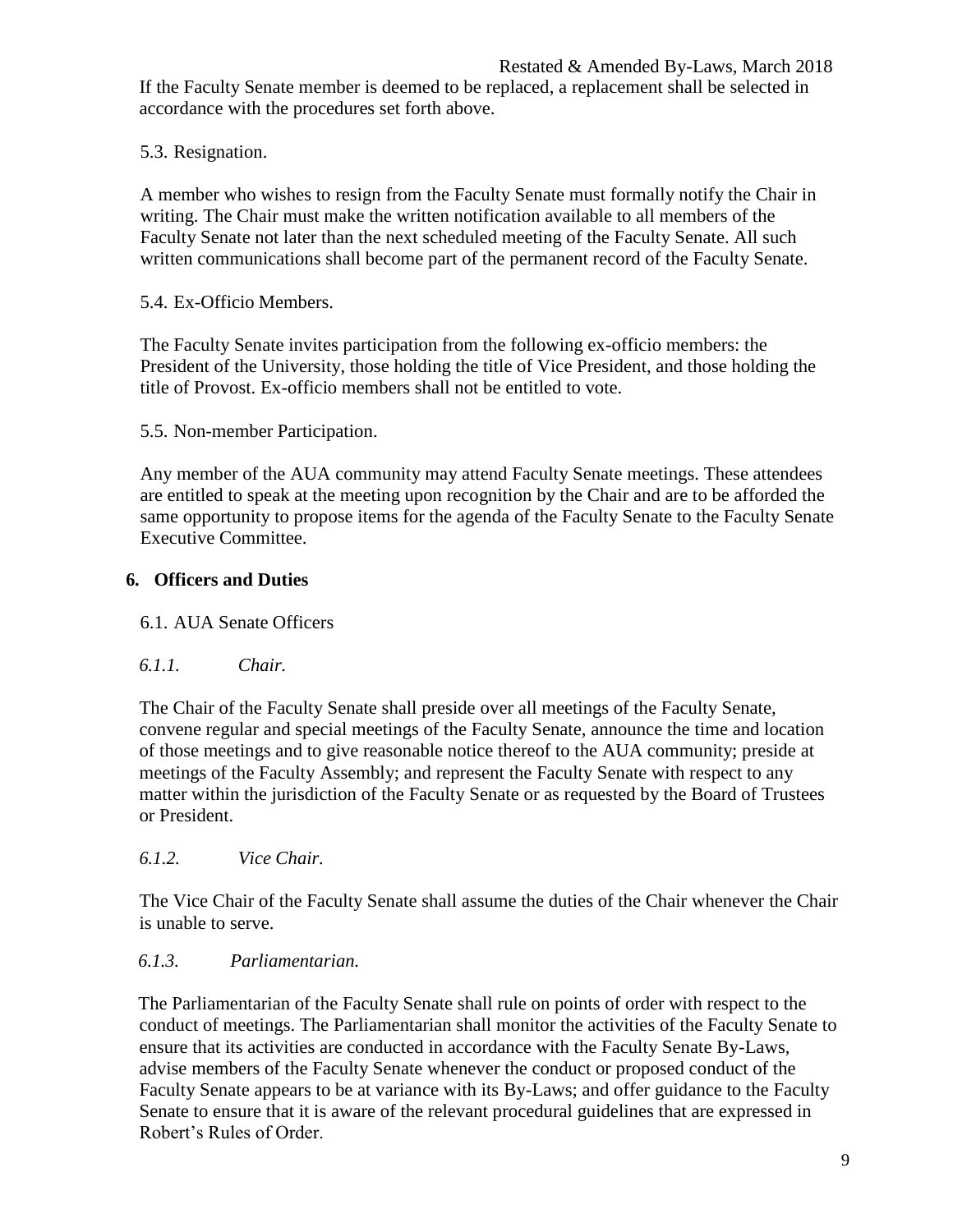## <span id="page-9-0"></span>*6.1.4. Secretary.*

The Secretary of the Faculty Senate shall communicate with members of the Faculty Senate on behalf of the Chair. The Secretary shall maintain the minutes and records of meetings of the Faculty Senate, perform such other duties relevant to the business of the Faculty Senate upon request of the Faculty Senate or its Chair.

#### <span id="page-9-1"></span>6.2.Executive Committee.

The Executive Committee of the Faculty Senate shall consist of the Chair, the Vice-Chair, the Secretary and the Parliamentarian. The Senate may decide to increase the membership of the Executive Committee.

#### <span id="page-9-2"></span>*6.2.1. Purpose.*

The Executive Committee exists in order to facilitate the business of the Faculty Senate between meetings of the Faculty Senate, by participating in meetings with administrative representatives of the University, by preparing issues and materials for consideration by the full Faculty Senate, and by performing research and other work in furtherance of the work of the Faculty Senate.

## <span id="page-9-3"></span>*6.2.2. Executive Committee Action.*

The Executive Committee shall, as soon as practicable after taking any action to facilitate the business of the Faculty Senate (but not later than at the next regular meeting of the Faculty Senate), inform the Faculty Senate of its activities so that the full Faculty Senate may discuss them and may ratify or reject its actions or recommendations.

#### <span id="page-9-4"></span>6.3. Election of Officers and Term of Office

#### <span id="page-9-5"></span>*6.3.1. Election.*

The Chair, Vice Chair, Secretary, and Parliamentarian of the Faculty Senate shall be elected by the Faculty Senate by majority vote of the ballots cast. Elections for Faculty

Senate Officers shall be held at the first meeting of the academic year following election/selection of the new Faculty Senate.

<span id="page-9-6"></span>*6.3.2. Term.*

The term of office for the Chair, Vice Chair, Secretary, and Parliamentarian shall each expire upon the election of the next Faculty Senate.

<span id="page-9-7"></span>6.4. Vacancies in Offices.

Vacancies in offices may occur when an officer resigns or when the Faculty Senate has voted to replace an officer through a removal process.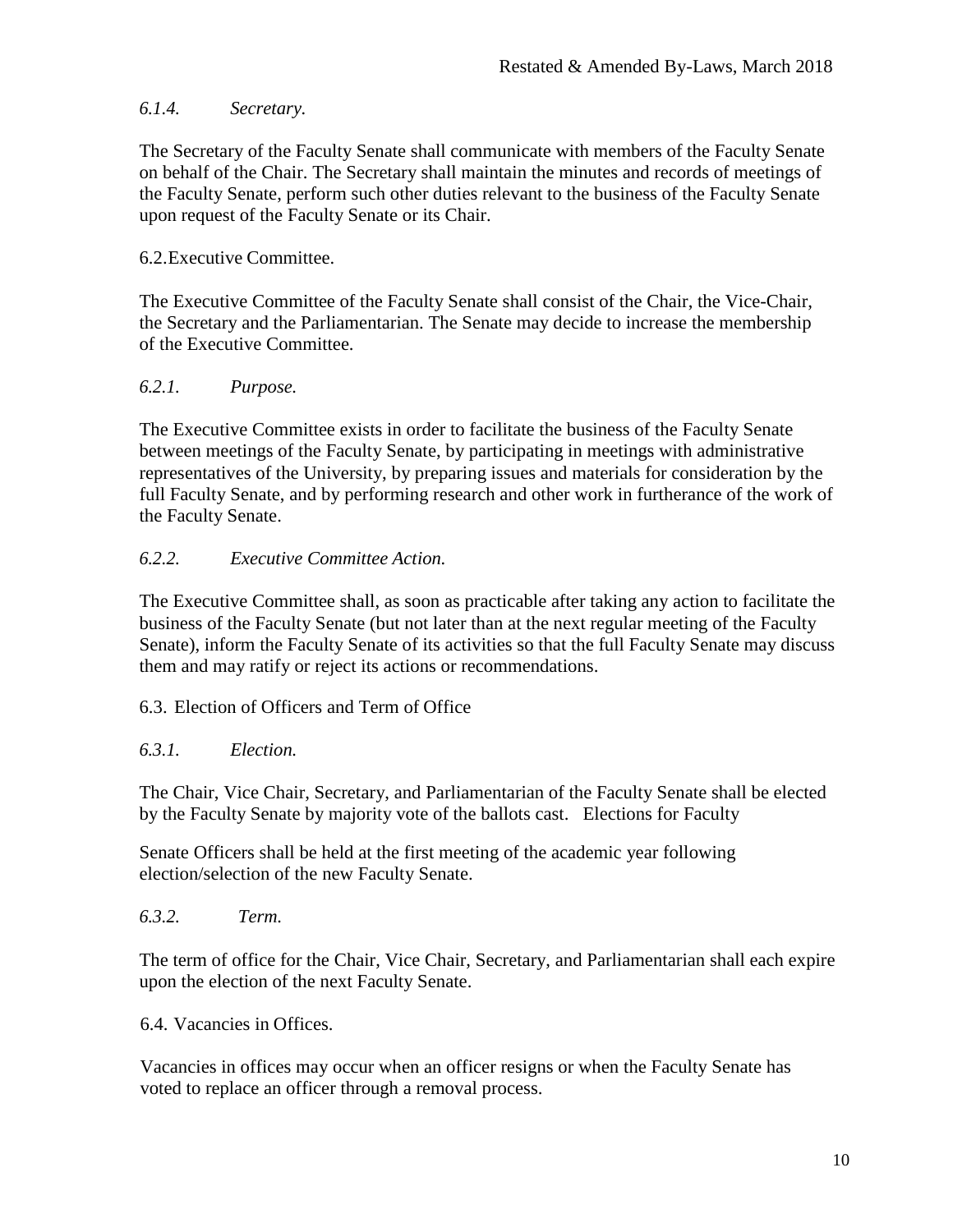## <span id="page-10-0"></span>*6.4.1. Removal.*

For good cause shown, and upon two-thirds vote of the Faculty Senate members who are present, the Faculty Senate may remove an officer from office. The removal of an officer for good cause shall not, by that vote alone, impair the ability of the officer to remain as a member of the Faculty Senate or to participate in meetings.

## <span id="page-10-1"></span>*6.4.2. Good Cause.*

By way of example, but not limitation, "good cause" for removing an officer shall include: neglect of duties as prescribed in these by-laws; abuse of authority of the office by acting outside the scope of duties as prescribed in these by-laws; acting in bad faith in the performance of one's duties; intentional misrepresentation of the work of the Faculty Senate or of its activities; intentional misrepresentation of the conduct, opinions, or abilities of Faculty Senate members; the bad faith misrepresentation of one's authority as an officer; misconduct that brings shame or disrepute to the Faculty Senate or its members; using an office of the Faculty Senate for personal gain; or other misconduct that impairs the ability of the officer to function and conduct business.

## <span id="page-10-2"></span>**7. Parliamentary Procedures and Conduct of Meetings**

<span id="page-10-3"></span>7.1. Quorums and Conduct

## <span id="page-10-4"></span>*7.1.1.Quorum.*

A quorum for a meeting shall exist when a simple majority of the voting members of the Faculty Senate are assembled.

## <span id="page-10-5"></span>*7.1.2.Meetings in person or via telecommunications.*

Meetings may take place in person or by electronic means such as through teleconferencing, e-mail or the Internet. The Faculty Senate acknowledges that electronic meetings are especially important when urgent matters arise and physical meetings of the members are impracticable.

## <span id="page-10-6"></span>*7.1.3. Procedures.*

Faculty Senate meetings will be conducted collegially and informally as an academic body. At the request of any member at any time, parliamentary procedure will be observed. The rules contained in *Robert's Rules of Order, Newly Revised*, shall govern the Senate in all cases to which they are applicable, and in which they are not inconsistent with the By-Laws or the special Rules of Order of this Senate.

## <span id="page-10-7"></span>*7.1.4. Closed Sessions.*

Meetings of the Faculty Senate or portions thereof may from time to time be closed to the public at the discretion of the Faculty Senate for good cause shown.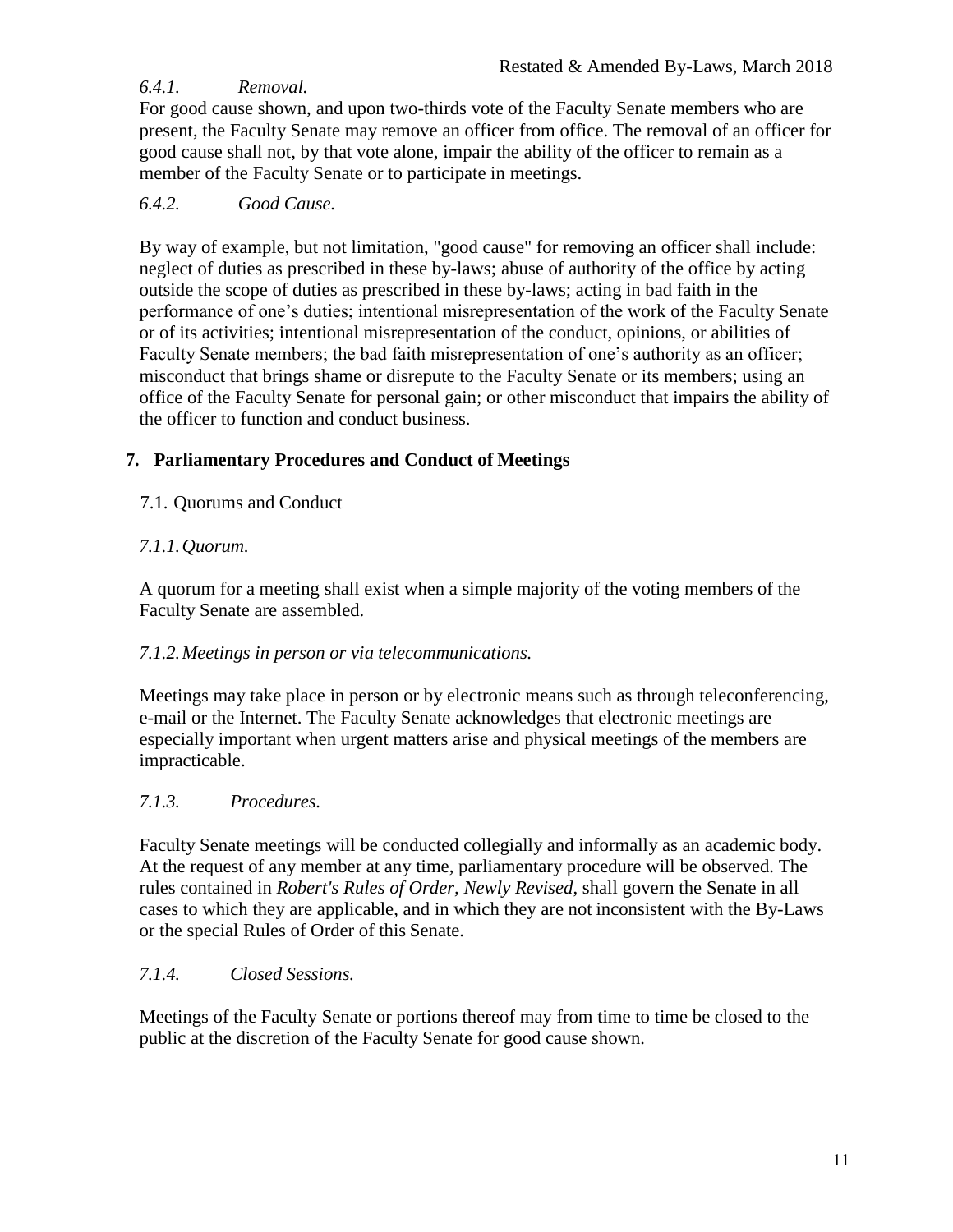## <span id="page-11-0"></span>7.2.Minutes of Regular or Special Meetings

## <span id="page-11-1"></span>*7.2.1. Minutes.*

The Faculty Senate, Faculty Senate Standing Committees, and Faculty Senate Working Groups shall keep minutes of each of their meetings.

## <span id="page-11-2"></span>*7.2.2. Form of Minutes.*

Minutes must include the names of members in attendance, a record of the discussion, and a statement of decisions made by consensus or by vote (with vote count).

## <span id="page-11-3"></span>*7.2.3. Review of Minutes.*

Draft Minutes of each of the meetings shall be disseminated to Senate members by e-mail or other effective means at least three days before the Faculty Senate meeting at which the matter shall be considered, unless otherwise decided by the Faculty Senate.

# <span id="page-11-4"></span>*7.2.4. Approval of Minutes.*

Minutes of a Faculty Senate meeting, whether designated as a Regular Meeting or as a Special Meeting, must be reviewed, amended as and if necessary and approved at the next scheduled Regular Meeting or Special Meeting.

## <span id="page-11-5"></span>*7.2.5. Posting and Archiving of Minutes.*

The minutes shall be posted on the AUA website and be appropriate named and archived to permit easy access and reference to the minutes and resolutions adopted by the Faculty Senate. The minutes shall be archived annually and available either on-line or through the Faculty Senate Secretary for at least 3 years.

# <span id="page-11-6"></span>7.3. Meeting Agenda

## <span id="page-11-7"></span>*7.3.1. Notice of Meeting and Agenda.*

The notice of a Faculty Senate Meeting shall be given at least 4 calendar days before the meeting. The notice shall include the Agenda for the meeting.

## <span id="page-11-8"></span>*7.3.2. Approval of Agenda.*

The agenda shall be approved, as and if amended, at the beginning of the Faculty Senate meeting. The Faculty Senate shall decide whether to approve the meeting agenda, including any proposed amendments to the Chair's version of the proposed agenda, immediately after it acts upon the Chair's request for a vote on the approval of the minutes of the previous meeting.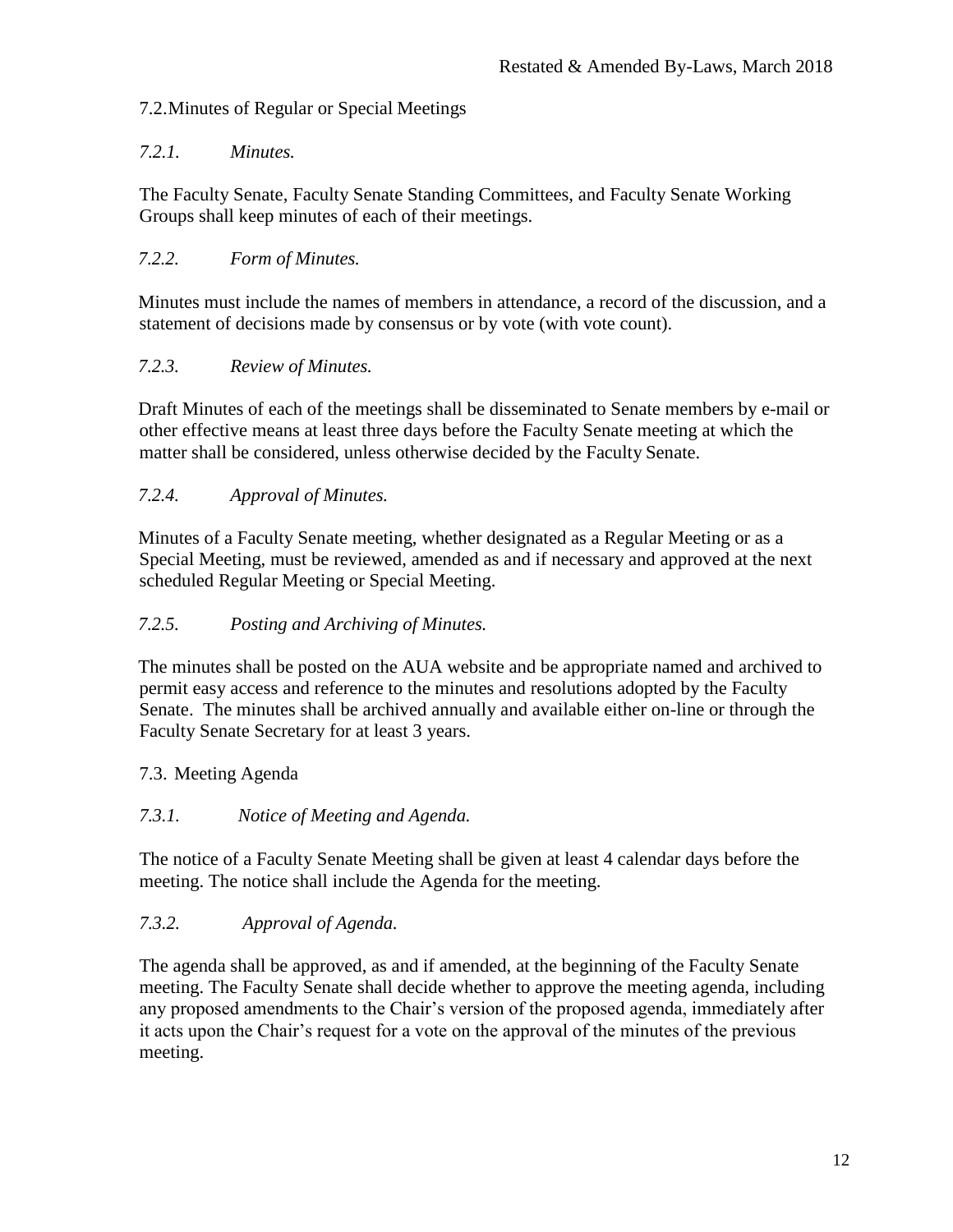## <span id="page-12-0"></span>**8. Decisions and Resolutions and Voting Procedures**

#### <span id="page-12-1"></span>8.1. Right to Vote.

Except as otherwise provided in these By-Laws, as may from time to time be amended, each voting member of the Faculty Senate must be provided with an opportunity to vote to approve or reject any final decision or policy recommendation that the Faculty Senate proposes to make to the President of the University. A voting member of the Faculty Senate may cast a ballot by proxy as provided below.

## <span id="page-12-2"></span>8.2. Method.

All votes of the Faculty Senate are open, except for the election of officers.

<span id="page-12-3"></span>8.3. Decision-making by Consensus.

The Faculty Senate may make decisions by consensus of its members, and all members may participate in such decisions. A consensus exists when all members support the decision or action. Consensus is not a compromise because members work to seek mutual understanding and agreement on the decision. Thus, a consensus is an agreement by all members of the group, rather than by a majority or by a select group of representatives.

<span id="page-12-4"></span>8.4. Decision-making by Simple Majority Vote.

In the absence of a consensus, and in all matters related to University policies, resolutions or decisions, a majority decision of voting members attending the Faculty Senate meeting is required, unless otherwise expressly required by these By-Laws.

<span id="page-12-5"></span>8.5. Ties.

The Chair of the Faculty Senate votes only in the event that it is necessary to break a tie.

<span id="page-12-6"></span>8.6. E-Voting, Voting by Correspondence.

By resolution of the Faculty Senate or decision of the Executive Committee, the Faculty Senate may vote via e-mail. The final text of any such resolution must be circulated to all Faculty Senate Members and voting must conclude not sooner than 3 or more than 5 days after the resolution is circulated. Votes shall be cast by Faculty Senate Members via e-mail to the Faculty Senate Chair. In the event that a member is unable to vote by e-mail, the vote may be delivered in writing via fax, post, courier or in person during the voting period.

<span id="page-12-7"></span>8.7. Proxies.

A voting member in attendance at a meeting for at least thirty minutes who must leave the meeting before its scheduled end, may, by written notice to the Chair, give his/her vote to another member in attendance. A voting member may receive only one proxy vote under this rule. The proxy shall expire upon adjournment of the meeting.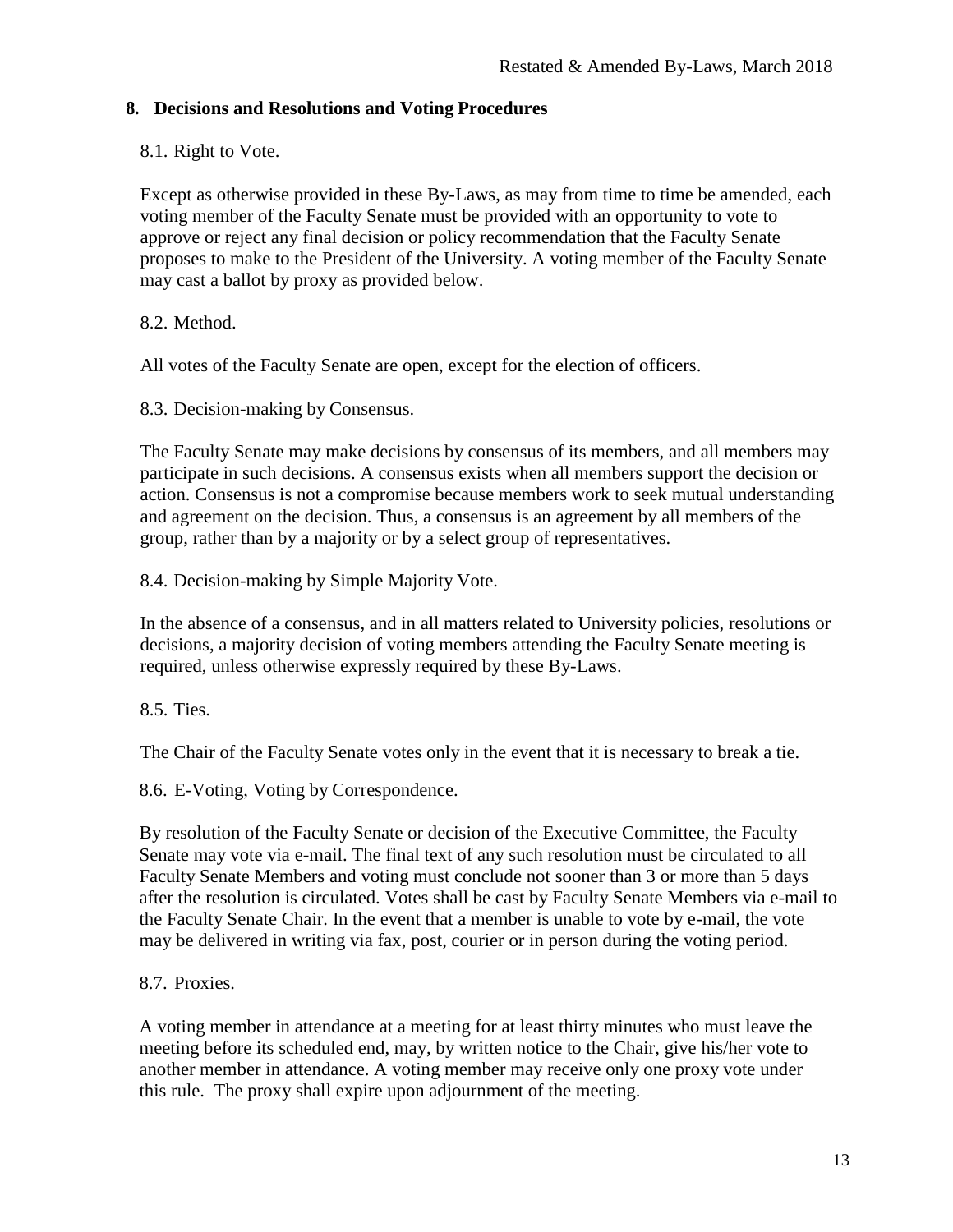## <span id="page-13-0"></span>**9. General Faculty Assemblies**

## <span id="page-13-1"></span>9.1. Frequency. Purpose.

The Senate shall call a General Faculty Assembly of the whole AUA faculty on a regular basis at least once per year. All faculty shall be invited to participate in the General Faculty Assembly and to actively deliberate on Senate matters. The purposes of the General Faculty Assembly are to provide a forum for the widest possible faculty discussions on matters pertaining to academics and the faculty and to inform the faculty about the work of the Senate.

## <span id="page-13-2"></span>9.2. Agenda.

The General Faculty Assembly shall be open to all AUA faculty. Any AUA faculty member may propose an agenda item. Matters for inclusion in the agenda of an Assembly must be submitted to the Senate Chair no later than the Faculty Senate meeting prior to the schedule General Faculty Assembly. The final agenda for the General Faculty Assembly shall be approved by the Senate and published at least one week before the Assembly.

<span id="page-13-3"></span>9.3. Rules.

The rules of the Senate apply to General Faculty Assembly discussions.

## <span id="page-13-4"></span>**10. Senate Calendar**

<span id="page-13-5"></span>10.1. Regular Meetings

# <span id="page-13-6"></span>*10.1.1. Frequency.*

The Faculty Senate shall meet at least once a month during each academic semester.<sup>1</sup> The schedule of meetings of the Faculty Senate shall be decided and announced in the course of the first 2 weeks of each semester of the academic year. Special Meetings shall be placed on the calendar in accordance with the provisions below.

# <span id="page-13-7"></span>*10.1.2. Changing Schedule.*

The Faculty Senate may choose to change the scheduled dates of its meetings.

- <span id="page-13-8"></span>10.2. Special Meetings
- <span id="page-13-9"></span>*10.2.1. Purpose.*

l

The Faculty Senate may call Special Meetings in order to conduct time-sensitive business, to devote a full meeting session to the work of one Working Group, or to respond to other urgent matters.

 $<sup>1</sup>$  Semester means the day on which the first class is scheduled to take place till the last final exam both for</sup> graduate-undergraduate programs.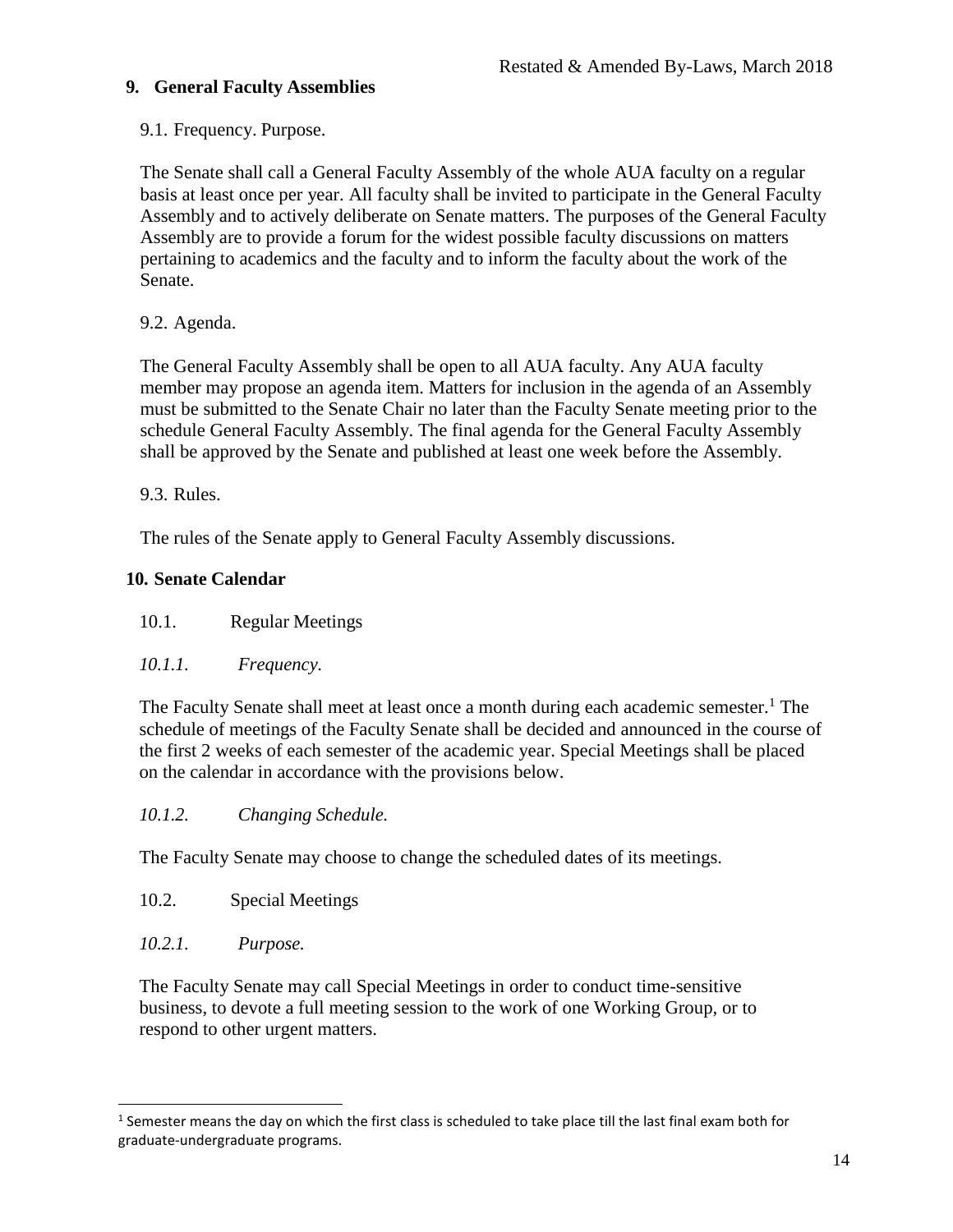## <span id="page-14-0"></span>*10.2.2. Scheduling.*

Special meetings whenever practicable shall be scheduled and announced during regularly-scheduled meetings of the Faculty Senate, but they may be scheduled and announced at any time at the discretion of the Chair when the need arises.

#### <span id="page-14-1"></span>*10.2.3. Notice.*

The Chair is responsible for convening Special Meetings and for announcing the time and location of such meetings. Special Meetings shall be placed on the calendar by giving three days' advance notice. Special meetings shall be scheduled with due consideration to accommodating the schedules of members of the Faculty Senate.

## <span id="page-14-2"></span>**11. Standing Committees and Other Groups Subordinate to the Faculty Senate**

#### <span id="page-14-3"></span>11.1. Procedure for Establishing a Committee

#### <span id="page-14-4"></span>*11.1.1. Establishment.*

The Faculty Senate may establish standing committees, ad hoc committees or working groups, as needed. The Faculty Senate may not delegate its decision-making authority to such subordinate committees<sup>2</sup>.

#### <span id="page-14-5"></span>*11.1.1.1. Proposal to Establish a Standing Committee.*

A proposal to establish a standing committee shall be placed on the agenda in the same manner as any item of Faculty Senate Agenda. A proposal to establish a Standing Committee shall be adopted by 2/3 vote. The proposal shall include (1) the charge or tasks, (2) the term of service, if any, (3) size and/or bases for representation of the committee, (4) appointment of voting members and designation/selection of the chair, (5) appointment of non-voting members, provided such non-voting members are from the AUA community.

## <span id="page-14-6"></span>*11.1.2. Representation by Constituency not Mandatory.*

Unless the Faculty Senate decides to the contrary, the Standing Committee membership is not required to be based on Department representation. However, if the Faculty Senate decides that Department representation is required, the Department shall determine in a timely manner its representative on the Standing Committee.

#### <span id="page-14-7"></span>11.2. Standing Committee Reports

l

Standing Committees shall report on their activities at each meeting of the Faculty Senate. Their reports may be adopted or amended by the Faculty Senate, referred back to committee, or referred to an ad hoc committee or sub-committee.

#### <span id="page-14-8"></span>11.3. Removal of Committee Members.

For good cause shown, and upon two-thirds vote of the Faculty Senate members who are present, the Faculty Senate may disqualify any person from sitting on any Standing

 $2$  Committees shall be formed by the FS executive committee on annual basis and can be found on FS website.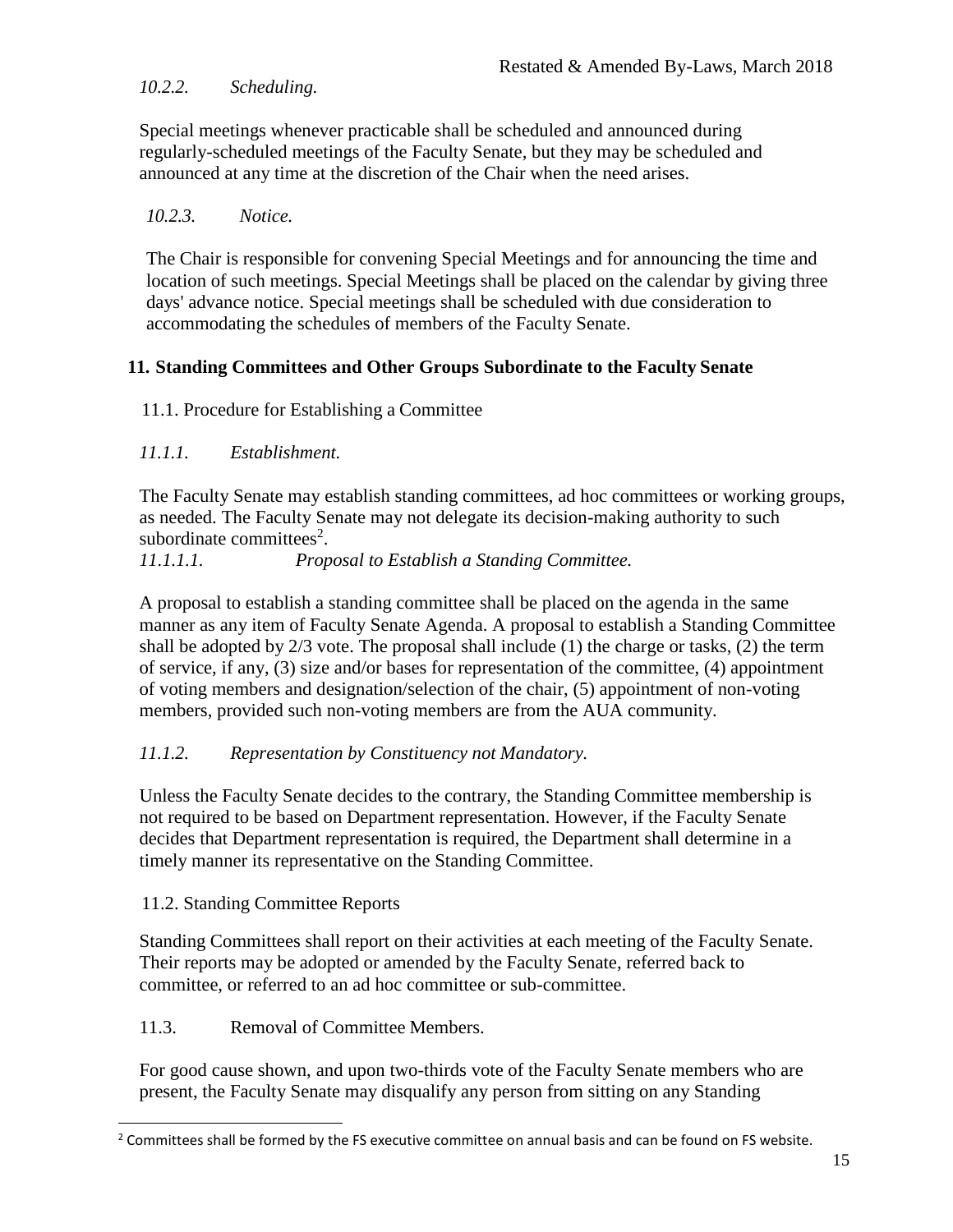Committee without regard to the status of the person's membership (voting, non-voting, ex officio, etc.) on any Standing Committee. *By way of example, but not limitation, good cause for disqualification from a Standing Committee shall include: repeated failure to attend meetings; misconduct that brings shame or disrepute to the faculty; or other misconduct that impairs the ability of the Committee to function and conduct business.*

<span id="page-15-0"></span>11.4. Replacing Members.

In case of vacancy, a replacement shall be selected in the same manner as the departing member was selected within a reasonable time.

#### <span id="page-15-1"></span>11.5. Quorum.

For the purpose of determining a quorum for a Standing Committee meeting, only current members of the Standing Committee shall be counted.

<span id="page-15-2"></span>11.6. Term of a Standing Committee

#### <span id="page-15-3"></span>*11.6.1. Indefinite Term.*

Unless otherwise decided by the Faculty Senate at the time established, The Standing Committee is a durable committee of potentially unlimited duration. Once established by the Faculty Senate, a Standing Committee shall continue from year to year without the need for reauthorization or reinstatement or any further action by the Faculty Senate. The continued existence of a Standing Committee shall not be prejudiced by the permanent or temporary departure from the University of its members.

#### <span id="page-15-4"></span>*11.6.2. Dissolution.*

Although they are of a potentially unlimited duration, Standing Committees nevertheless serve at the pleasure of the Faculty Senate and upon the expiration of the usefulness of the Standing Committee or for any other reason, the Faculty Senate may choose to dissolve it.

#### <span id="page-15-5"></span>*11.6.3. Establishing Subcommittees.*

Standing Committees are entitled to form subcommittees for the purpose of performing the tasks that have been assigned to the Standing Committee. The creation of such groups shall be reported to the Faculty Senate but the groups themselves operate under the guidance of the Standing Committee. These subcommittees serve at the pleasure of the Standing Committee that created them, and may be dissolved at any time by them. They are automatically dissolved upon the expiration of the Standing Committee that created them.

#### <span id="page-15-6"></span>11.7. Procedural Rules.

Unless otherwise specified within this section, or unless waived by all members of the committee or group, the rules of the Faculty Senate apply to Standing Committees and other groups subordinate to the Faculty Senate*.*